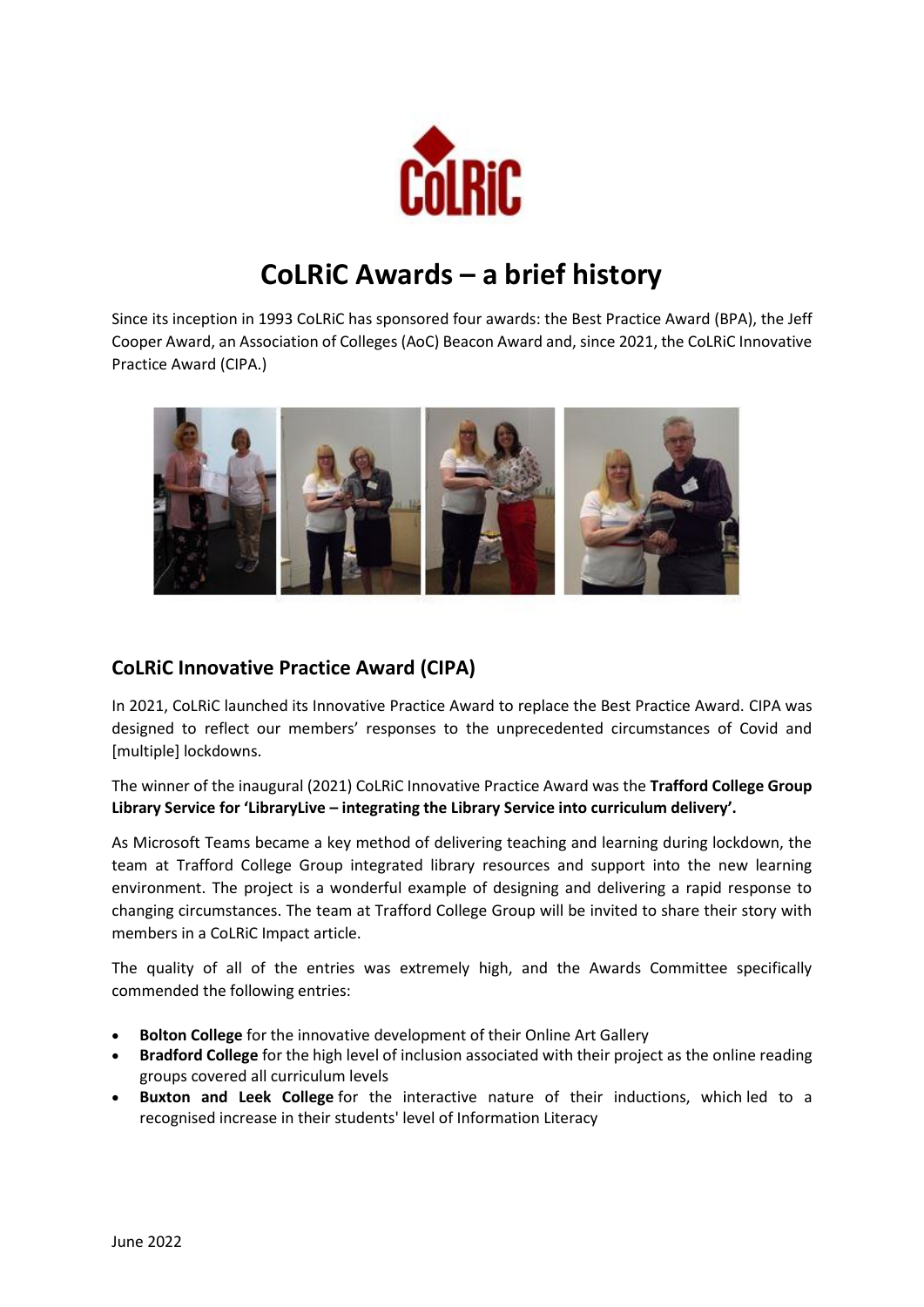## **The Jeff Cooper Inspirational Information Professional of the Year Award**

The Jeff Cooper Award was originally conceived to recognise gems of institutional good practice discovered during CoLRiC Peer Assessment Scheme (PAS) visits. Since 2019 the award celebrates the contribution of inspiring individual information professionals and their passion for quality service delivery and the importance of embedding Library and Learning Resource Services into the curriculum.

#### **2021**

The winner of the Jeff Cooper Inspirational Information Professional of the Year Award 2021 was **Emma Luby** from **Bradford College**.



In the nomination form, Emma's proposer praised her "…enthusiasm, resourcefulness, … commitment to staff development, and … focus on student achievement" and went on to say "… she has been creative, dedicated and has provided opportunities to our students which otherwise may have been unavailable to them this year." Very many congratulations to Emma.

The Awards Committee also highly commended **Iram Shireen** from **Calderdale College**. Her nominators commented on her ability to be both "creative and realistic" and praised her ability to offer "… lots of encouragement to the students and [to] form… a very good rapport with both the tutor and students."

#### **2020**

**In September 2020, CoLRiC was delighted to announce that Ben Poore**, Library and Study Skills Assistant of **Leyton Sixth Form College** was awarded the Jeff Cooper Award. The judges felt that Ben was a 'committed, creative and innovative individual, who is making a really impressive contribution to library service delivery.' In response to the news, Ben said it was 'humbling' to have been nominated by his colleagues and how proud he was to 'enrich the life of the College and our students.'

#### **2019**



**Liz Organ, of Bournemouth and Poole College** was presented with the 2019 award for her work with students with special educational needs and disabilities. Her 'Share a Story' initiative has made reading more accessible and attractive to students, inspiring their curiosity, and encouraging them to explore their reactions to situations in the wider world. Her interventions have helped students with both their social and literacy skills. Deb Farrell, the College's Library Manager commented at the time: 'We are delighted that Liz has won this award recognising the commitment and work that she has put into making the Share a Story initiative such a success. It has been wonderful to see the high level of enthusiasm generated amongst the students as they develop in personal confidence and ability to read aloud.'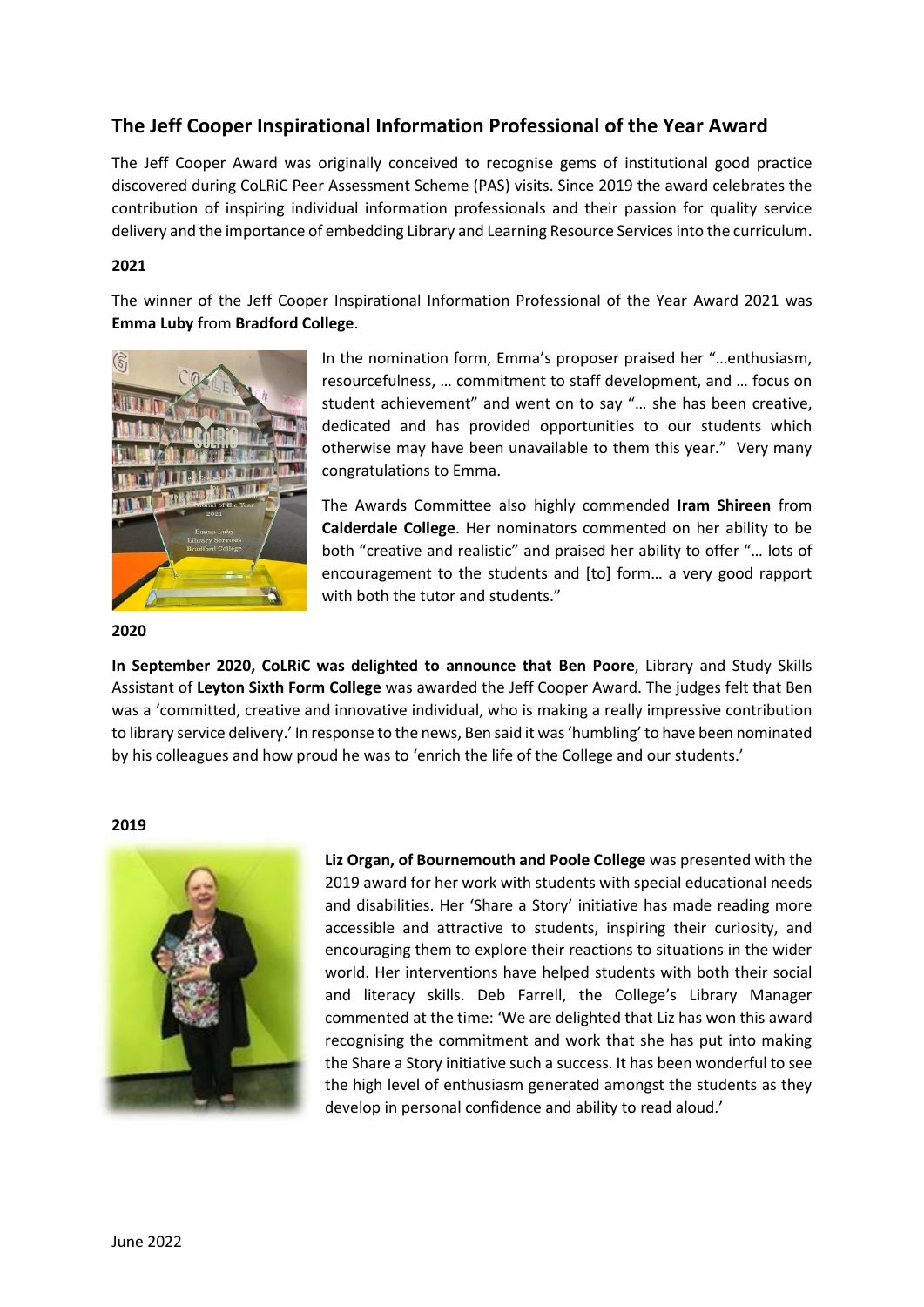### **2018**

The learning resources service 'For Your information' (FYi), part of the Learning Resource Centre at **Blackpool Sixth Form College,** was awarded the Jeff Cooper Award in 2018 for demonstrating good practice. FYi is fully integrated into strategic planning and the operational process of the College with the full support of the Senior Leadership Team. The Service is seen as integral in meeting the academic, vocational and employment needs of the students. The FYi is at the heart of the College's steer to support independent learners and the development of independent learning. Staff engage with, and cultivate, productive collaborative partnerships with curriculum and student services managers. Helen Crowther, Library Manager at Blackpool SFC says: 'FYi demonstrates a clear desire to change the lives of students through raising the awareness of information and empowerment through gaining knowledge.'

## **Best Practice Award**

The Best Practice Award, (2013-2020), was designed to highlight impactful initiatives in Libraries and Learning Resource Services. Every year any college Library or Learning Resources Service that is a current member of CoLRiC was invited to apply for the Award. Entries were shortlisted by the CoLRiC Executive Committee and winners chosen by a judging panel supported by an external judge. Winners received a trophy and a certificate and were invited to make a short presentation at the CoLRiC events. Winning entries were also featured in CoLRiC publications.

#### **2020**

In 2020 we announced the call for BPA nominations shortly before we entered the Covid-19 lockdown. The circumstances we all found ourselves working in changed dramatically. What would have been considered extraordinary just a few months previously became, for many colleges, the 'new norm.'

For our members, their priorities shifted to finding innovative ways to provide day-to-day support for students and staff. Many were busy creating and rolling out new types of services and support. Our members were making significant efforts in the face of difficult circumstances. These unprecedented circumstances impacted the quantity and type of nominations we received for our BPA.

With these considerations in mind, the Executive Committee took the decision not to award Best Practice Award for 2020. Instead, we celebrated the lessons shared by Highly Commending each of the entrants: **Chichester**, **Isle of Wight**, **South Gloucestershire and Stroud** and **St Francis Xavier**.

#### **2019**

In 2019, CoLRiC presented two BPAs. The Library at **Northampton College** demonstrated excellent practice in digital literacy. The DigiCap scheme is an excellent initiative helping to improve and develop



IT skills and confidence in using new technology across all levels, from very basic to advanced. Kate Brown, Learning Facilitator Coordinator at the College was delighted with the outcome. 'Winning the Best Practice Award means so much to everybody on the team. We've worked hard to deliver DigiCap to as many students as possible; to ensure that they are prepared for the technological challenges they will face in employment. DigiCap has raised the standard of digital literacy in our students, and they are more likely to succeed in their chosen careers.'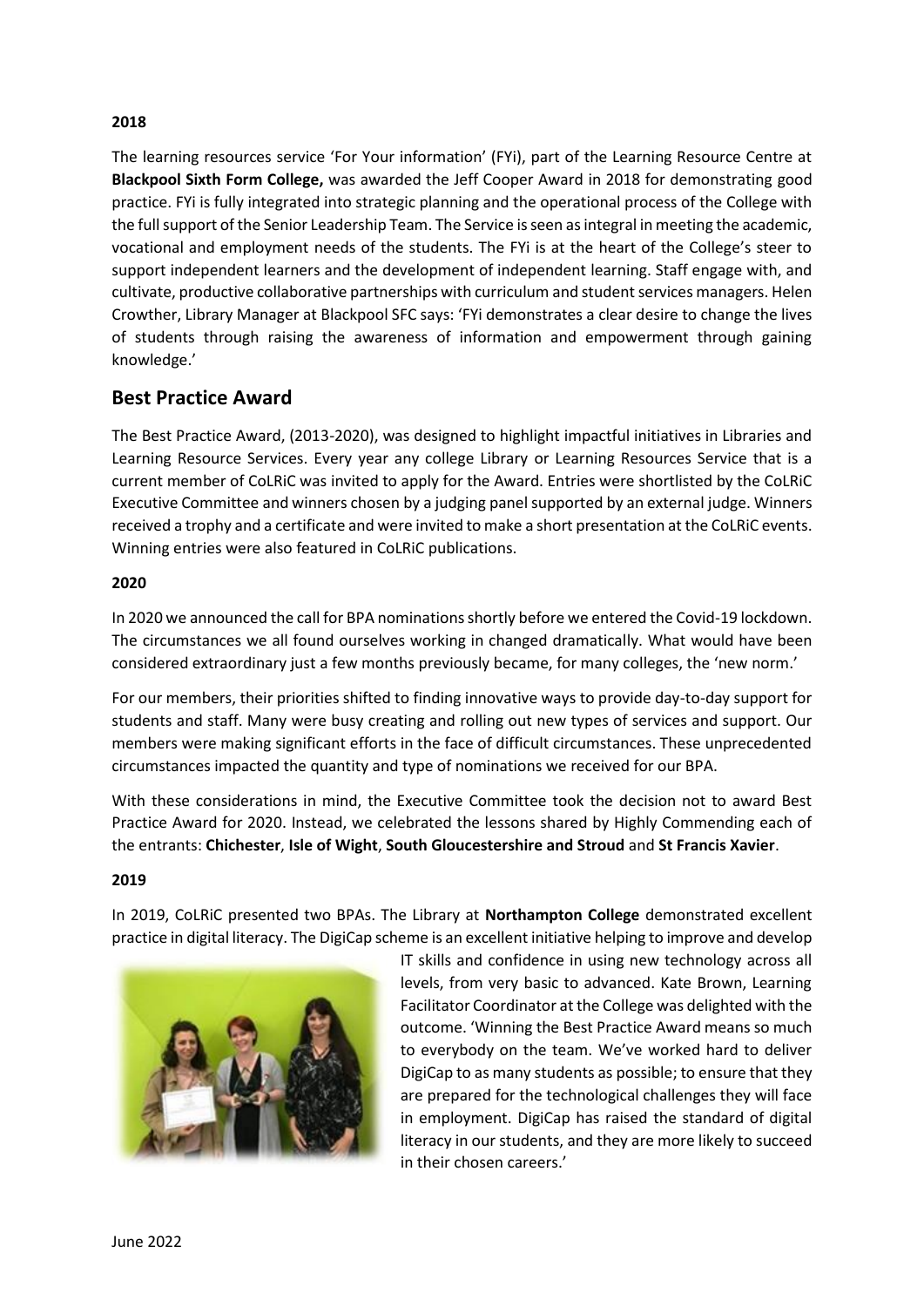**Chichester College Group** Libraries was also presented with an award for demonstrating excellent

practice in marketing and social media. The team has successfully utilised Twitter as a tool for internal advocacy and service growth; showcasing their services and embedding the library in the teaching and learning community. Jo McKenna-Aspell, Library Assistant at the Chichester College Group says: 'The aim was to create an engaging Twitter presence that would re-energise service delivery and improve both the number and quality of interactions and engagement with students and staff. Twitter has been instrumental in bringing the wider community into the libraries and cementing their place at the heart of the College. We are so grateful that we have won this prestigious Best Practice Award in recognition of what we have achieved.'



#### **2018**

In 2018, our 25<sup>th</sup> anniversary year, we presented two BPAs.

The Library at **Northampton College** was presented the award for demonstrating excellent practice in engaging students in numeracy skills. 'Maths Magician' is an original and innovative 20-week numeracy scheme developed by library assistants at the College in support of the Government's agenda to improve literacy and numeracy in the UK. The aim of the scheme is to embed numeracy skills by inviting students to continually practise their maths skills through completing a weekly maths puzzle. Northampton College's Librarian Amy Harnaman says: 'Maths Magician has raised awareness of the role of the Library as an indispensable service in the promotion of learning. Above all it breaks down the barrier of the general fear of maths in society and makes maths magical, not menacing.'

The Learning Resource Centres, part of Information and Learning Services at Exeter College, were presented with the award for demonstrating excellent practice in digital implementation and innovation. They responded to the increasing importance of student digital literacy skills and their parity with traditional information literacy skills by evolving the traditional subject librarian role into a new Information and Digital Practitioner role. The IDPs have designed and delivered new courses on topics including fake news, the opportunities and pitfalls of social media and professional online identity. Tammy East, LRC Customer Experience Manager says: 'Winning the Best Practice Award in Digital Implementation and Innovation is a wonderful recognition of more than a year's hard work developing a contemporary digital literacy provision and reaching more students than we ever thought possible.'

Previous winners include:

- Bridgwater College
- Buxton and Leek College
- City of Liverpool College
- East Kent College
- Esher College
- Grwp Llandrillo Menai
- Hillcroft College
- Lincoln College
- Northern College
- Oldham Sixth Form College